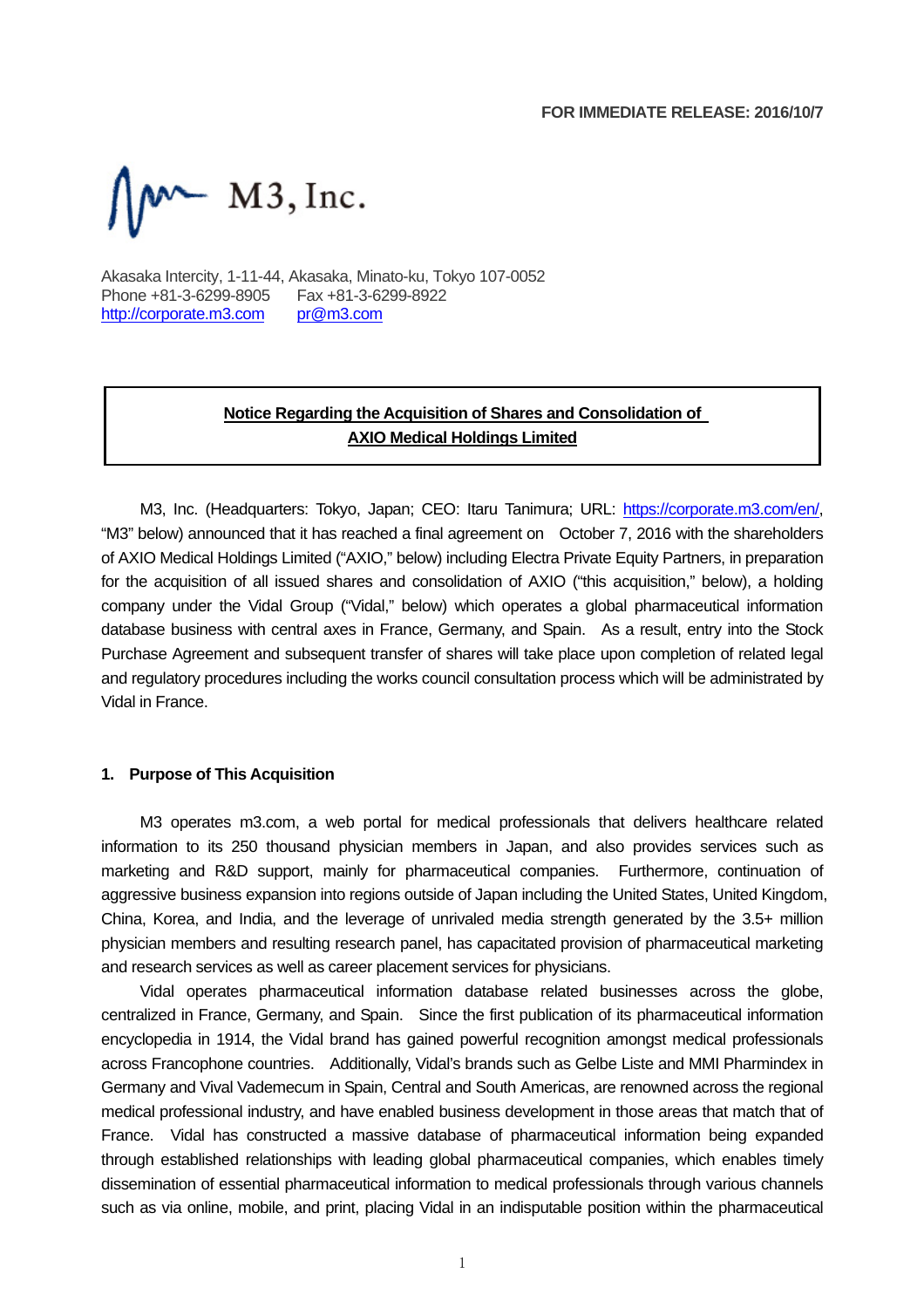information services industry. In recent years, this immense pharmaceutical database has been applied towards the development of services for clinics, hospitals and pharmacies, such as the provision of medical information systems which can be used to assist clinical decisions, with prospects for further expansion going forward.

Through this acquisition, M3 plans to maximize the established Vidal brand, physician member base, and rooted relationships with pharmaceutical companies, as platforms centered in France, Germany and Spain to contribute to the development of operations in various regions across the globe. Furthermore, Vidal will be enabled to expand its potential for developing new, previously unattempted businesses by leveraging M3's experience and expertise in IT, healthcare, and global business expansion.

M3 expects current key management members to remain and continue to manage Vidal following the completion of this acquisition, and to contribute to the expansion of the M3 group businesses.

Note that realization of this acquisition is contingent upon the completion of related legal and regulatory procedures including the works council consultation process in France, and upon signing and closing of the Stock Purchase Agreement.

| (1) | <b>Company Name</b>                                       | <b>AXIO Medical Holdings Limited</b>                                                                                                                                                                                                                                                                                                                                                                                                                                                                                                                                                 |                                                                               |  |
|-----|-----------------------------------------------------------|--------------------------------------------------------------------------------------------------------------------------------------------------------------------------------------------------------------------------------------------------------------------------------------------------------------------------------------------------------------------------------------------------------------------------------------------------------------------------------------------------------------------------------------------------------------------------------------|-------------------------------------------------------------------------------|--|
| (2) | Location                                                  | Tallis House, 2 Tallis Street, London EC4Y 0AB                                                                                                                                                                                                                                                                                                                                                                                                                                                                                                                                       |                                                                               |  |
| (3) | Title and name of<br>representative                       | Christopher Bradley, Director                                                                                                                                                                                                                                                                                                                                                                                                                                                                                                                                                        |                                                                               |  |
| (4) | <b>Business</b>                                           | Holding                                                                                                                                                                                                                                                                                                                                                                                                                                                                                                                                                                              |                                                                               |  |
| (5) | Stated capital <sup>*1</sup>                              | EUR 25,265,662                                                                                                                                                                                                                                                                                                                                                                                                                                                                                                                                                                       |                                                                               |  |
| (6) | Date of incorporation                                     | December 10, 2015                                                                                                                                                                                                                                                                                                                                                                                                                                                                                                                                                                    |                                                                               |  |
| (7) | Major shareholders and<br>shareholding ratio <sup>2</sup> | A. Ordinary shares:<br>Electra Private Equity Partners 2006 Scottish LP<br>Electra Partners Club 2007 LP<br>International Private Equity Fund II, L.P.<br>B1. Ordinary shares:<br>Individual Sellers and the management (Total 13 persons)<br>100.0%<br>B2. Ordinary shares:<br>Individual Sellers (Total 3 persons)<br>C. Ordinary shares:<br>Individual Sellers (Total 1 person)<br>G. Ordinary shares:<br>Electra Private Equity Partners 2006 Scottish LP<br>Electra Partners Club 2007 LP<br>International Private Equity Fund II, L.P.<br>Individual Sellers (Total 4 persons) | 78.0%<br>10.1%<br>11.9%<br>100.0%<br>100.0%<br>62.4%<br>8.1%<br>9.5%<br>20.0% |  |

#### **2. Outline of Subsidiaries with Changes in Scope of Consolidation**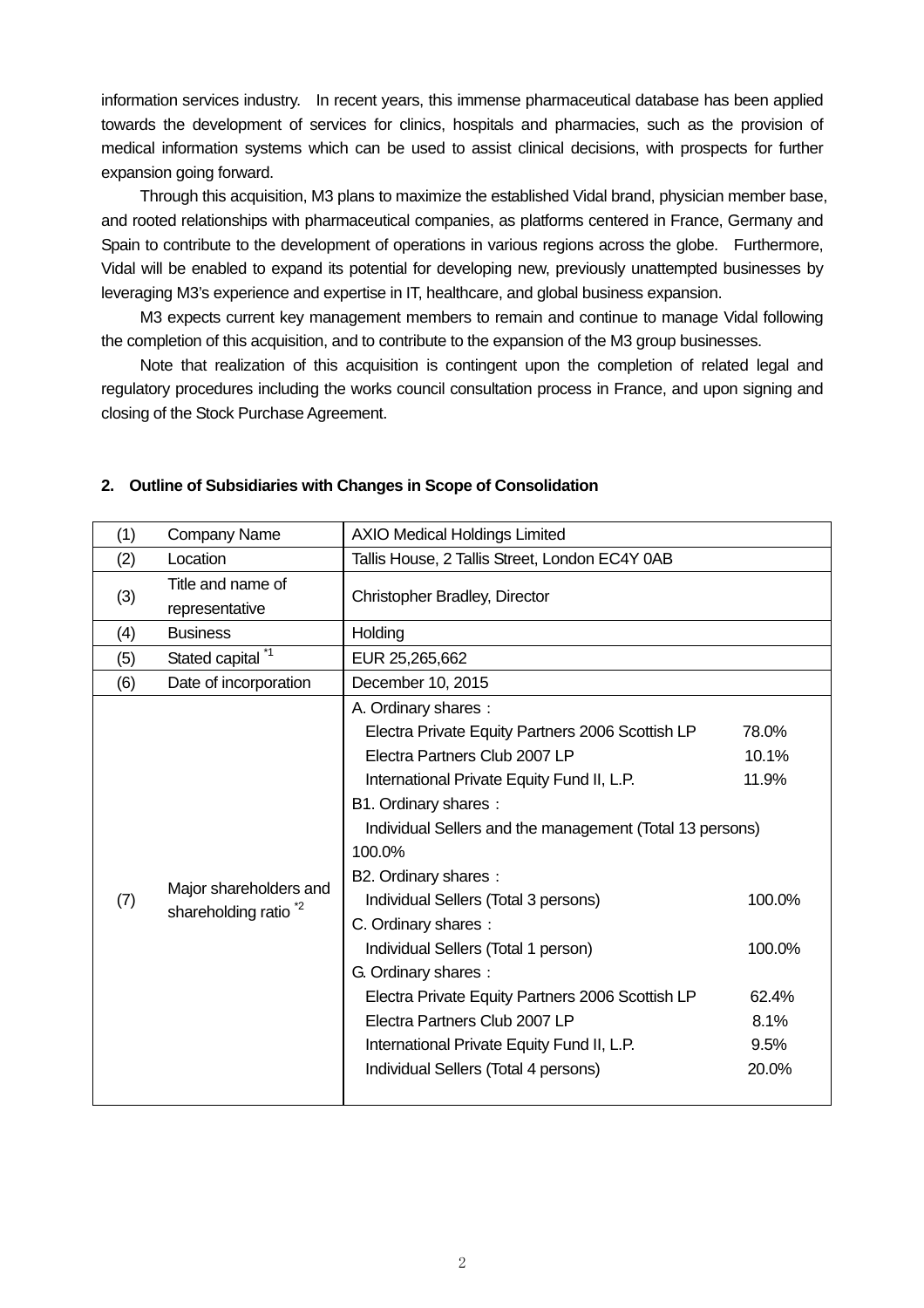|             | Relationship with the<br>Company and this<br>company                                                                                             | Capital<br>Relationship       | There is no capital relationship between the<br>Company and Vidal to be specified. Also there is<br>no significant capital relationship between the<br>affiliated persons or companies ("Affiliates") of the<br>Company and the Affiliates of Vidal |
|-------------|--------------------------------------------------------------------------------------------------------------------------------------------------|-------------------------------|-----------------------------------------------------------------------------------------------------------------------------------------------------------------------------------------------------------------------------------------------------|
| (8)         |                                                                                                                                                  | Personal<br>Relationship      | There is no personnel relationship between the<br>Company and Vidal to be specified. Also there is<br>no significant personnel relationship with the<br>Affiliates of the Company and the Affiliates of<br>Vidal                                    |
|             |                                                                                                                                                  | Transactional<br>Relationship | There is no transactional relationship with the<br>Company and Vidal to be specified. Also there is<br>no significant transactional relationship with the<br>Affiliates of the Company and the Affiliates of<br>Vidal                               |
| (9)         | Consolidated operating results and consolidated financial results for the last three (3) years<br>(unaudited) <sup>*3</sup> (Units: million EUR) |                               |                                                                                                                                                                                                                                                     |
| Fiscal vear |                                                                                                                                                  |                               | <b>EV2013</b><br>EY2014<br><b>EV2015</b>                                                                                                                                                                                                            |

| Fiscal year                             | FY2013     | FY2014   | FY2015 |
|-----------------------------------------|------------|----------|--------|
| Consolidated net assets                 | $-11.3$    | $-12.6$  | $-7.7$ |
| Consolidated total assets               | 52.3       | 52.3     | 47.5   |
| Consolidated net assets per Share (EUR) | $-113,000$ | $-1.1$   | $-0.7$ |
| <b>Consolidated sales</b>               | 40.5       | 40.6     | 41.7   |
| Consolidated operating profit           | 7.1        | 7.9      | 8.8    |
| Consolidated net Income                 | 2.1        | $-0.1$   | 5.5    |
| Consolidated net Income per Share (EUR) | 21,000     | $-0.009$ | 0.5    |
| Dividend per Share (EUR)                | Nil        | Nil      | Nil    |

<sup>\*1</sup> Stated capital has been calculated as the sum of "Ordinary Share Capital" and "Merger Reserve" of AXIO Medical Holdings Limited account items as of June 2016.

<sup>\*2</sup> Prior to the execution of this acquisition, a part of the shareholders of Medica EMEA (HoldCo) Limited ("EMEA," below), an intermediate holding subsidiary of AXIO, are expected to exchange their EMEA stock holdings with AXIO stock such that shareholding ratios will be as outlined in section (7) above after the change in scope.

\*<sup>3</sup> Statutory financial statements for AXIO prior to the period ended December 2015 do not exist given AXIO was established on December 10, 2015 with operations launched from January 2016. For the period ended December 2013 to the period ended December 2015, consolidated management performance results and financial position of EMEA, the intermediate holding subsidiary of AXIO, have been used. AXIO's consolidated Net Assets (unaudited) as of the end of June 2016 is 19.6 million Euros.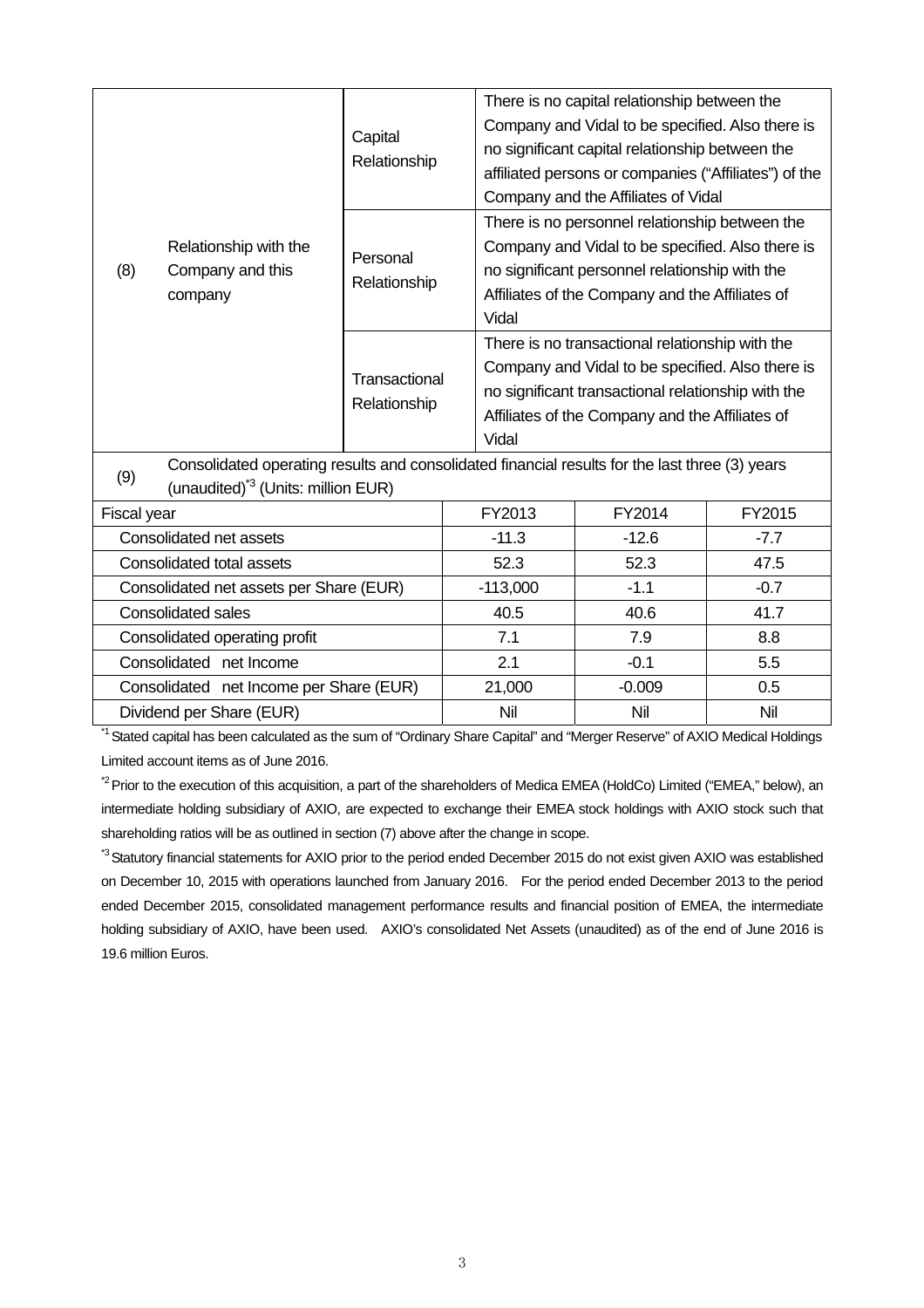Below are the three specified subsidiaries with changes in scope of consolidation under this acquisition.

| (1) | <b>Company Name</b>                                       | <b>AXIO Medical Holdings Limited</b>                                                                                                                                                                                                                                                                                                                                                                                                                                                                                                                                              |                                                                                                                                                                           |                                                                               |
|-----|-----------------------------------------------------------|-----------------------------------------------------------------------------------------------------------------------------------------------------------------------------------------------------------------------------------------------------------------------------------------------------------------------------------------------------------------------------------------------------------------------------------------------------------------------------------------------------------------------------------------------------------------------------------|---------------------------------------------------------------------------------------------------------------------------------------------------------------------------|-------------------------------------------------------------------------------|
| (2) | Location                                                  | Tallis House, 2 Tallis Street, London EC4Y 0AB                                                                                                                                                                                                                                                                                                                                                                                                                                                                                                                                    |                                                                                                                                                                           |                                                                               |
| (3) | Title and name of<br>representative                       | Christopher Bradley, Director                                                                                                                                                                                                                                                                                                                                                                                                                                                                                                                                                     |                                                                                                                                                                           |                                                                               |
| (4) | <b>Business</b>                                           | Holding                                                                                                                                                                                                                                                                                                                                                                                                                                                                                                                                                                           |                                                                                                                                                                           |                                                                               |
| (5) | Stated capital <sup>*4</sup>                              | EUR 25,265,662                                                                                                                                                                                                                                                                                                                                                                                                                                                                                                                                                                    |                                                                                                                                                                           |                                                                               |
| (6) | Date of incorporation                                     | December 10, 2015                                                                                                                                                                                                                                                                                                                                                                                                                                                                                                                                                                 |                                                                                                                                                                           |                                                                               |
| (7) | Major shareholders and<br>shareholding ratio <sup>5</sup> | A. Ordinary shares:<br>Electra Private Equity Partners 2006 Scottish LP<br>Electra Partners Club 2007 LP<br>International Private Equity Fund II, L.P.<br>B1. Ordinary shares:<br>Individual Sellers and the management (Total 13 persons) 100.0%<br>B2. Ordinary shares:<br>Individual Sellers (Total 3 persons)<br>C. Ordinary shares:<br>Individual Sellers (Total 1 person)<br>G. Ordinary shares:<br>Electra Private Equity Partners 2006 Scottish LP<br>Electra Partners Club 2007 LP<br>International Private Equity Fund II, L.P.<br>Individual Sellers (Total 4 persons) |                                                                                                                                                                           | 78.0%<br>10.1%<br>11.9%<br>100.0%<br>100.0%<br>62.4%<br>8.1%<br>9.5%<br>20.0% |
| (8) | Relationship with the<br>Company and this<br>company      | Capital<br>Relationship<br>Personal<br>Relationship<br>Transactional<br>Relationship                                                                                                                                                                                                                                                                                                                                                                                                                                                                                              | There is no capital relationship to be specified.<br>There is no personnel relationship to be<br>specified.<br>There is no transactional relationship to be<br>specified. |                                                                               |

<sup>\*4</sup> The sum of account items "Ordinary Share Capital" and "Merger Reserve" of AXIO Medical Holdings Limited as of June 2016 has been used for the reporting of Stated capital as a specified subsidiary.

<sup>\*5</sup> Prior to the execution of this acquisition, a part of the shareholders of Medica EMEA (HoldCo) Limited ("EMEA," below), an intermediate holding subsidiary of AXIO, will exchange their EMEA stock holdings with AXIO stock such that shareholding ratios will be as outlined in section (7) above after the change in scope.

| (1) | <b>Company Name</b>    | VIDAL Holding France S.A.S.                                 |  |
|-----|------------------------|-------------------------------------------------------------|--|
| (2) | Location               | 67 avenue André Morizet, 92100 Boulogne Billancourt, France |  |
|     | Title and name of      | <b>President: Vincent Bouvier</b>                           |  |
| (3) | representative         |                                                             |  |
| (4) | <b>Business</b>        | Holding                                                     |  |
| (5) | Stated capital *6      | EUR 9,735,679                                               |  |
| (6) | Date of incorporation  | March 29, 2013                                              |  |
| (7) | Major shareholders and |                                                             |  |
|     | shareholding ratio     | Medica EMEA (HoldCo) Limited (100.0%)                       |  |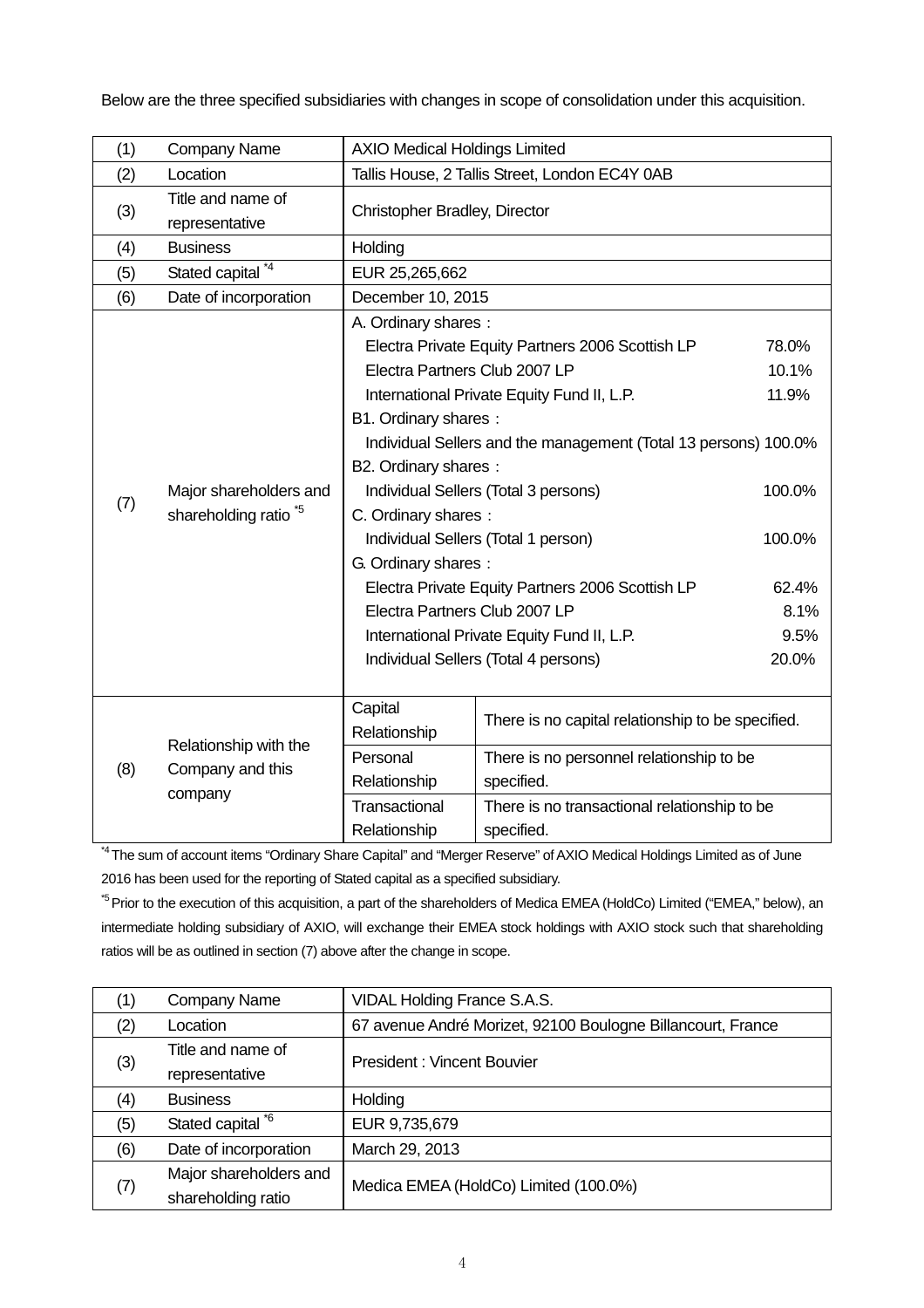| (8) | Relationship with the<br>Company and this<br>company | Capital<br>Relationship | There is no capital relationship to be specified. |
|-----|------------------------------------------------------|-------------------------|---------------------------------------------------|
|     |                                                      | Personal                | There is no personnel relationship to be          |
|     |                                                      | Relationship            | specified.                                        |
|     |                                                      | Transactional           | There is no transactional relationship to be      |
|     |                                                      | Relationship            | specified.                                        |

<sup>\*6</sup> The account item "Capital social ou individual, dont versé" of VIDAL Holding France S.A.S. as of December 2015 has been used for the reporting of Stated capital as a specified subsidiary.

| (1) | Company Name                                         |                                    | VidalHolding Germany GmbH                                                       |  |
|-----|------------------------------------------------------|------------------------------------|---------------------------------------------------------------------------------|--|
| (2) | Location                                             |                                    | Am Forsthaus Gravenbruch 7 63263 Neu-Isenburg, Germany                          |  |
| (3) | Title and name of<br>representative                  | Vincent Bouvier, Managing Director | Henry Scott Elkington, Managing Director<br>Marijo Jurasovic, Managing Director |  |
| (4) | <b>Business</b>                                      | Holding                            |                                                                                 |  |
| (5) | Stated capital <sup>*7</sup>                         | EUR 40,788,492                     |                                                                                 |  |
| (6) | Date of incorporation                                | May 22, 2002                       |                                                                                 |  |
| (7) | Major shareholders and<br>shareholding ratio         |                                    | MedicaEMEA (Holdco) Limited- 100%                                               |  |
|     | Relationship with the<br>Company and this<br>company | Capital<br>Relationship            | There is no capital relationship to be specified.                               |  |
| (8) |                                                      | Personal<br>Relationship           | There is no personnel relationship to be<br>specified.                          |  |
|     |                                                      | Transactional<br>Relationship      | There is no transactional relationship to be<br>specified.                      |  |

<sup>\*7</sup> The sum of account items "Gezeichnetes Kapital" and "Kapitalrucklage" of VidalHolding Germany GmbH as of December 2015 has been used for the reporting of Stated capital as a specified subsidiary.

Consolidated management performance results and financial positions of the above three companies excluding AXIO are undisclosed in accordance with their requests.

#### **3. Summary of Counterparties of Share Acquisition**

| 1)  |                                                                                |                                                     |
|-----|--------------------------------------------------------------------------------|-----------------------------------------------------|
| (1) | Name                                                                           | Electra Private Equity Partners 2006 Scottish LP    |
| (2) | Location                                                                       | 50 Lothian Road, Festival Square, Edinburgh EH3 9WJ |
| (3) | Grounds, etc. for<br>incorporation                                             | Incorporated under the laws of Scotland             |
| (4) | Purpose of<br>incorporation                                                    | Mainly private equity activities                    |
| (5) | Date of incorporation                                                          | October 10, 2006                                    |
| (6) | Name of contributor(s),<br>contributing ratio,<br>summary of<br>contributor(s) | Kingsway Equity Partners LP (99%)                   |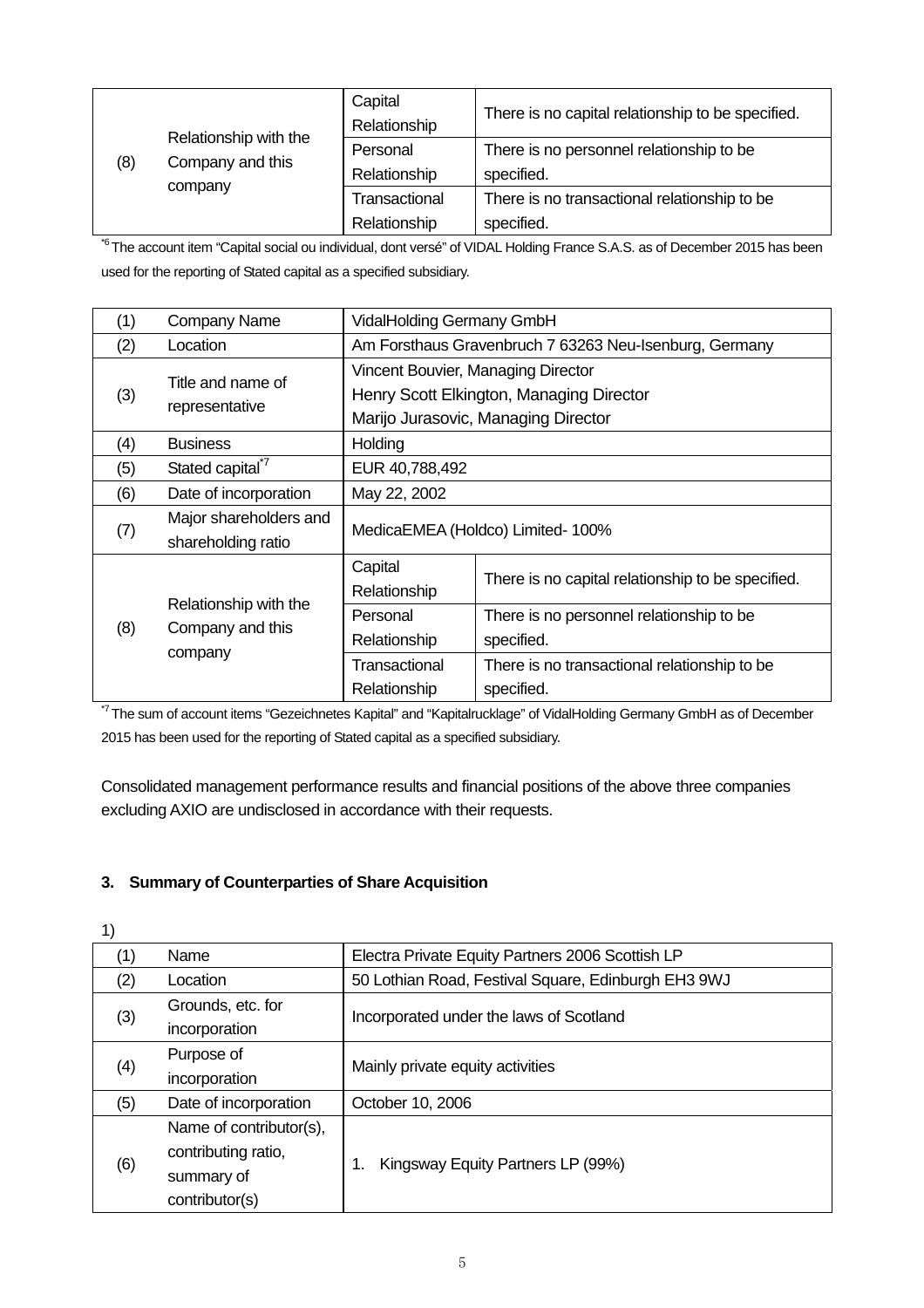|     | Summary of manager                                   | Name                        | <b>Electra Partners LLP</b>                             |
|-----|------------------------------------------------------|-----------------------------|---------------------------------------------------------|
|     |                                                      | Location                    | Paternoster House, 65 St Paul's Churchyard,             |
|     |                                                      |                             | London EC4M 8AB                                         |
| (7) |                                                      | Title and name              | Alex Cooper-Evans, Partner                              |
|     |                                                      | of representative           |                                                         |
|     |                                                      | <b>Business</b>             | <b>Private Equity</b>                                   |
|     |                                                      | Stated capital              | GBP 4,113,499                                           |
|     |                                                      |                             | No contribution has been made by the Company            |
|     |                                                      | Relationship                | or its Affiliates to this fund, directly or indirectly. |
|     |                                                      | between the                 | There is no capital, personnel or transactional         |
|     |                                                      | Company and                 | relationship requiring mention between the              |
|     | Relationship between<br>the Company and this<br>fund | this fund                   | Company or its Affiliates, and the contributor(s)       |
|     |                                                      |                             | (including the initial contributor(s)) of this fund.    |
|     |                                                      |                             | There is no capital, personnel or transactional         |
| (8) |                                                      | Relationship<br>between the | relationships requiring mention between the             |
|     |                                                      |                             | Company and the managing partner of this fund.          |
|     |                                                      |                             | There is no capital, personnel or transactional         |
|     |                                                      | Company and                 | relationship requiring mention between the              |
|     |                                                      | managing                    | Company or its Affiliates, and the managing             |
|     |                                                      | partner (s)                 | partner of this fund or the affiliated persons or       |
|     |                                                      |                             | companies of the managing partner.                      |

2)

| (1) | Name                  | Electra Partners Club 2007 LP                               |                                                         |  |
|-----|-----------------------|-------------------------------------------------------------|---------------------------------------------------------|--|
| (2) | Location              | Paternoster House, 65 St Paul's Churchyard, London EC4M 8AB |                                                         |  |
|     | Grounds, etc. for     |                                                             |                                                         |  |
| (3) | incorporation         | Incorporated under the laws of England                      |                                                         |  |
| (4) | Purpose of            |                                                             | Mainly private equity activities                        |  |
|     | incorporation         |                                                             |                                                         |  |
| (5) | Date of incorporation | November 20, 2007                                           |                                                         |  |
|     |                       | Name                                                        | <b>Electra Partners LLP</b>                             |  |
|     |                       | Location                                                    | Paternoster House, 65 St Paul's Churchyard,             |  |
|     |                       |                                                             | London EC4M 8AB                                         |  |
| (6) | Summary of manager    | Title and name                                              | Alex Cooper-Evans, Partner                              |  |
|     |                       | of representative                                           |                                                         |  |
|     |                       | <b>Business</b>                                             | <b>Private Equity</b>                                   |  |
|     |                       | Stated capital                                              | GBP 4,113,499                                           |  |
|     |                       |                                                             | No contribution has been made by the Company            |  |
|     | Relationship between  | Relationship                                                | or its Affiliates to this fund, directly or indirectly. |  |
|     |                       | between the                                                 | There is no capital, personnel or transactional         |  |
| (7) | the Company and this  | Company and                                                 | relationship requiring mention between the              |  |
|     | fund                  | this fund                                                   | Company or its Affiliates, and the contributor(s)       |  |
|     |                       |                                                             | (including the initial contributor(s)) of this fund.    |  |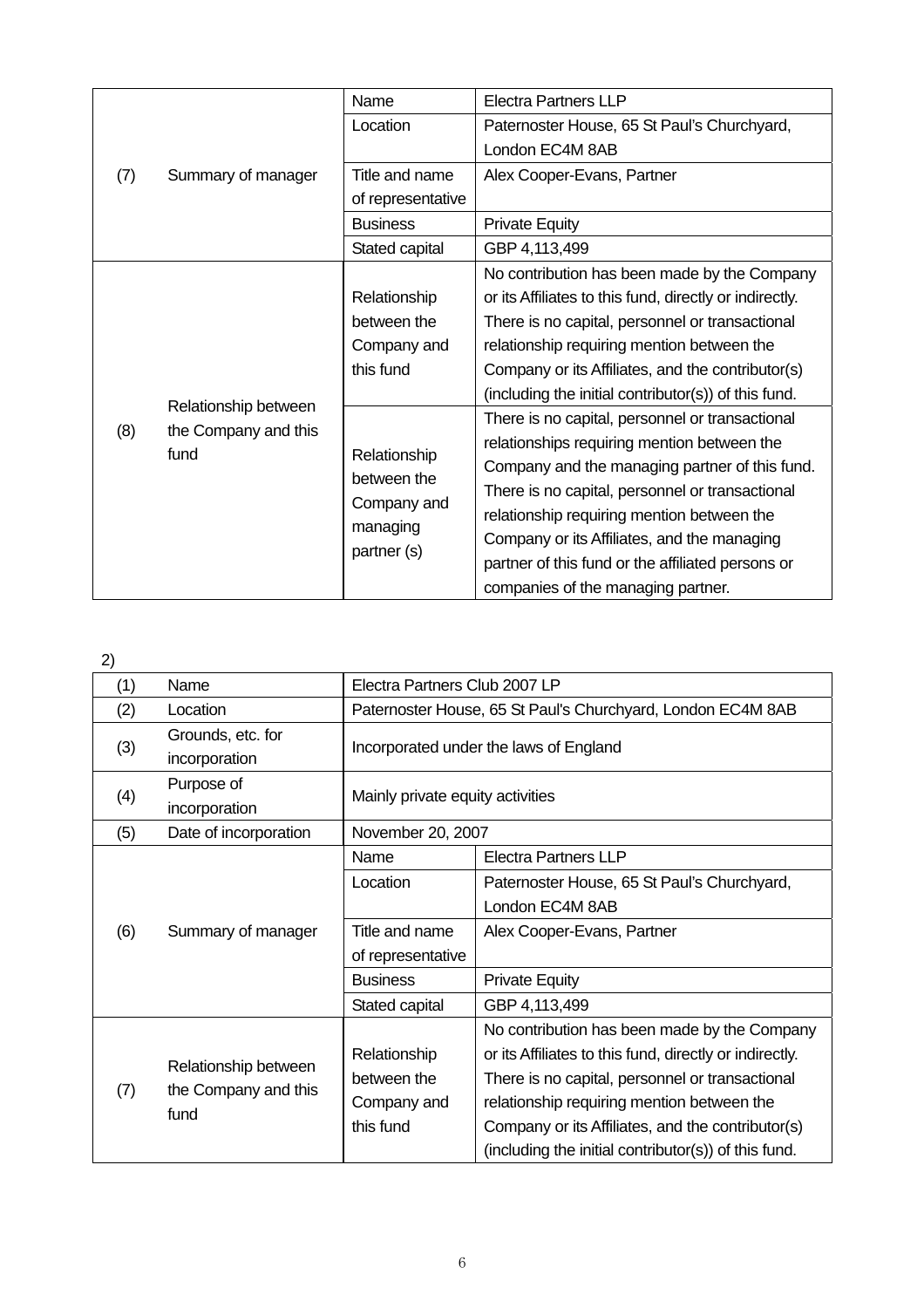| Relationship<br>between the<br>Company and<br>managing<br>partner (s) | There is no capital, personnel or transactional<br>relationships requiring mention between the<br>Company and the managing partner of this fund.<br>There is no capital, personnel or transactional<br>relationship requiring mention between the<br>Company or its Affiliates, and the managing<br>partner of this fund or the affiliated persons or<br>companies of the managing partner. |
|-----------------------------------------------------------------------|---------------------------------------------------------------------------------------------------------------------------------------------------------------------------------------------------------------------------------------------------------------------------------------------------------------------------------------------------------------------------------------------|
|-----------------------------------------------------------------------|---------------------------------------------------------------------------------------------------------------------------------------------------------------------------------------------------------------------------------------------------------------------------------------------------------------------------------------------------------------------------------------------|

| 3)  |                                                      |                                                                       |                                                                                                                                                                                                                                                                                                                                                       |
|-----|------------------------------------------------------|-----------------------------------------------------------------------|-------------------------------------------------------------------------------------------------------------------------------------------------------------------------------------------------------------------------------------------------------------------------------------------------------------------------------------------------------|
| (1) | Name                                                 | International Private Equity Fund II, L.P.                            |                                                                                                                                                                                                                                                                                                                                                       |
| (2) | Location                                             | 1600 Summer Street, Stamford, Connecticut, 06905, USA                 |                                                                                                                                                                                                                                                                                                                                                       |
|     | Grounds, etc. for                                    | Established under the laws of Delaware (under the Delaware            |                                                                                                                                                                                                                                                                                                                                                       |
| (3) | incorporation                                        |                                                                       | Revised Uniform Limited Partnership Act, as amended).                                                                                                                                                                                                                                                                                                 |
| (4) | Purpose of<br>incorporation                          | Mainly private equity activities                                      |                                                                                                                                                                                                                                                                                                                                                       |
| (5) | Date of incorporation                                | February 13, 2008                                                     |                                                                                                                                                                                                                                                                                                                                                       |
|     |                                                      | Name                                                                  | SSGA Funds Management, Inc.                                                                                                                                                                                                                                                                                                                           |
|     |                                                      | Location                                                              | 20 Churchill Place, London E14 5HJ.                                                                                                                                                                                                                                                                                                                   |
| (6) | Summary of managing<br>partner(s)                    | Title and name<br>of representative                                   | Roland Fohn.                                                                                                                                                                                                                                                                                                                                          |
|     |                                                      | <b>Business</b>                                                       | Private Equity.                                                                                                                                                                                                                                                                                                                                       |
|     |                                                      | Stated capital                                                        | Not disclosed.                                                                                                                                                                                                                                                                                                                                        |
|     |                                                      | Relationship                                                          | No contribution has been made by the Company<br>or its Affiliates to this fund, directly or indirectly.                                                                                                                                                                                                                                               |
|     |                                                      | between the                                                           | There is no capital, personnel or transactional                                                                                                                                                                                                                                                                                                       |
|     |                                                      | Company and                                                           | relationship requiring mention between the                                                                                                                                                                                                                                                                                                            |
|     |                                                      | this fund                                                             | Company or its Affiliates, and the contributor(s)                                                                                                                                                                                                                                                                                                     |
|     |                                                      |                                                                       | (including the initial contributor(s)) of this fund.                                                                                                                                                                                                                                                                                                  |
| (7) | Relationship between<br>the Company and this<br>fund | Relationship<br>between the<br>Company and<br>managing<br>partner (s) | There is no capital, personnel or transactional<br>relationships requiring mention between the<br>Company and the managing partner of this fund.<br>There is no capital, personnel or transactional<br>relationship requiring mention between the<br>Company or its Affiliates, and the managing<br>partner of this fund or the affiliated persons or |
|     |                                                      |                                                                       | companies of the managing partner.                                                                                                                                                                                                                                                                                                                    |

#### 4) The other 14 individual shareholders

The other 14 individual shareholders are mainly management members of Vidal as well as current or former management members of AXIO Group, which manages a portfolio of market-leading information businesses including Vidal, as a portfolio company of Electra Private Equity Partners. There are no particular capital, human, and transnational relationships between M3 and the individuals.